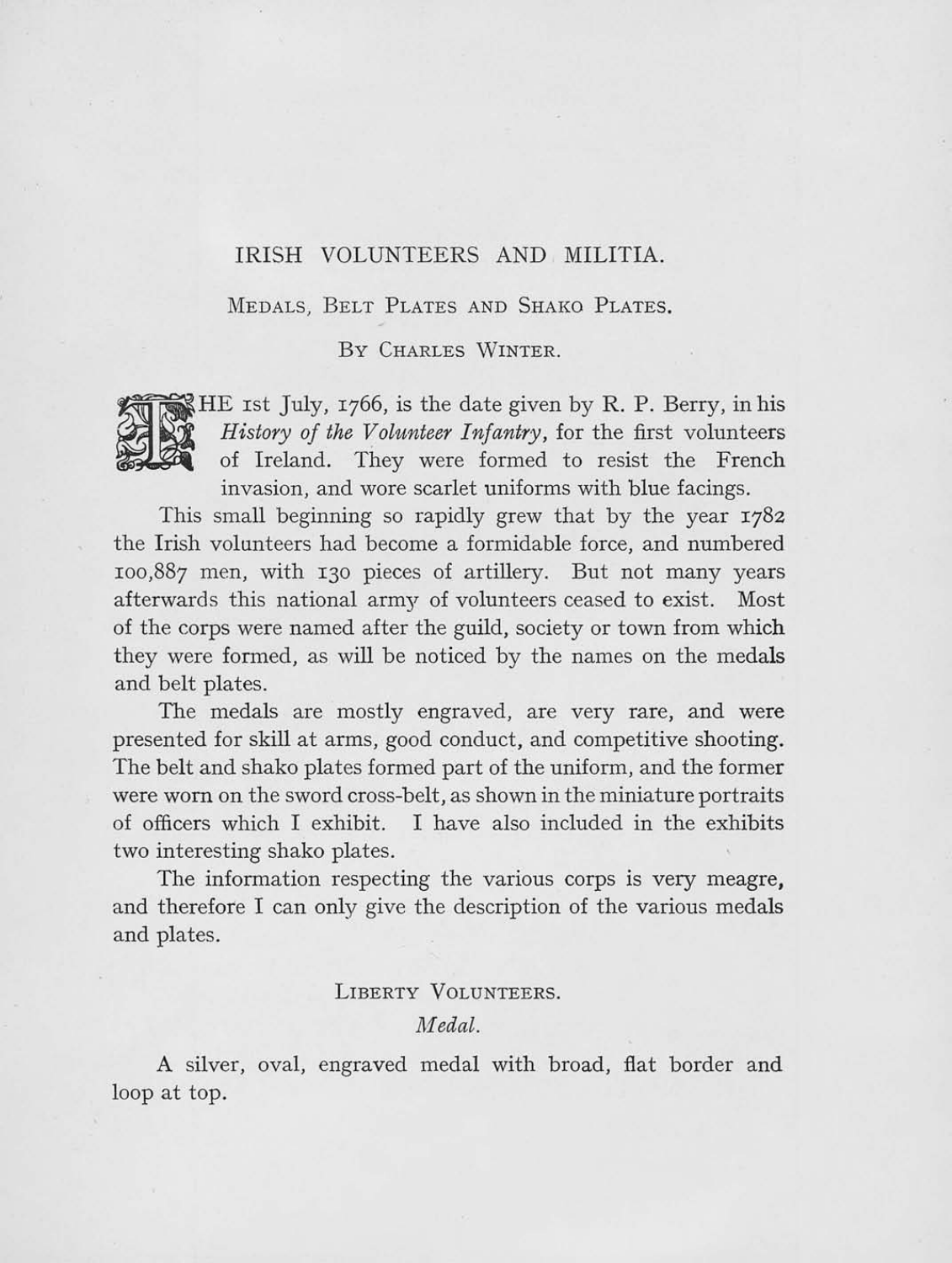Obverse.-A round. tower with flag, and flames issuing from the front. Motto: PAX LIBERTATIS -:-INCENDIUM ·: GLORÆ. Exergue: LIBERTY VOLUNTEERS.

Reverse.- AWARDED TO PATRICK LEARY BY SIR E. NEWENHAM 1780. FOR ZEALOUS CONDUCT IN THE CAUSE OF FREEDOM.

Sir Edward Newenham was the Colonel of the above Corps. Its uniform was scarlet with pea green facings.

## INDEPENDENT BALLYROOM CAVALRY.

### *1\;fedal.*

A silver, circular, engraved medal with broad, flat border and loop.

> Obverse.—In the centre two lances in saltire; above, the Irish harp without figure or crown under the motto LET ERIN LIVE; below, INDEPEN-DENT BALLYROOM CAVALRY.

> Reverse.-- Ist WON BY Mr. J. O'CONNOR IN DISPLAY OF BROADSWORD EXERCISE.

This Corps was raised in 1796.

KILWORTH LIGHT DRAGOONS.

*Medal.* 

A silver, oval medal with chased border, ring at top.

Obverse.—The Irish harp with winged figure, no crown, within a laurel wreath; above, KILWORTH; below, 2nd TROOP LIGHT DRAGOONS.

Reverse.-MERIT AT SWORD EXERCISE. AWARDED TO MICHL. MURPHY BEST SWORDSMAN 1780.

The Colonel of the Corps was Stephen, Earl Mountcashel.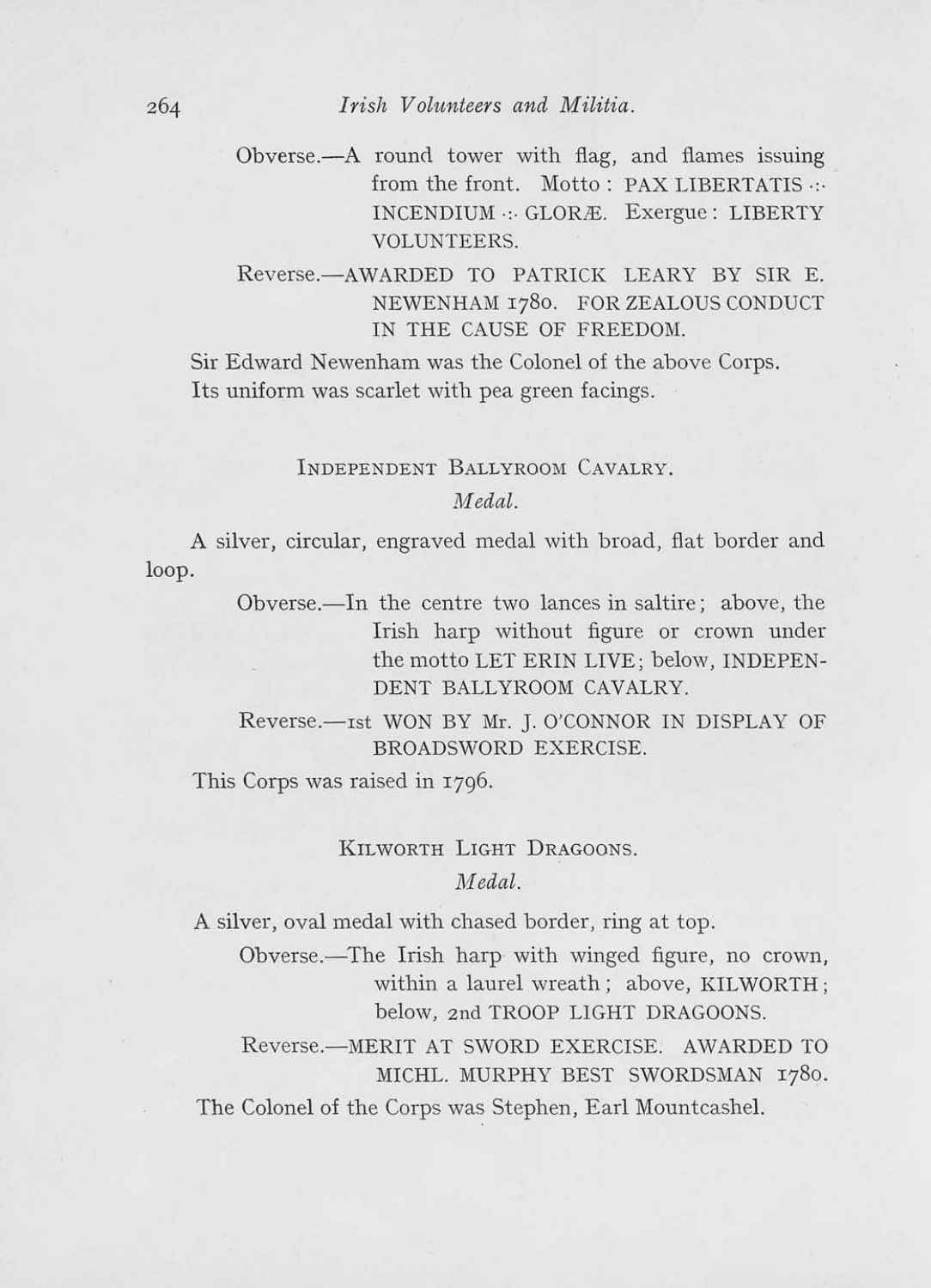. It was raised in 1779. The uniform was scarlet with green facings and gold epaulets.

### ROYAL TYRONE REGIMENT.

*lviedals.* 

Gold, circular medal mounted in glass, with gold rim and ornamented loop.

> Obverse.—The Irish harp with winged figure, crowned, within a laurel wreath, two scrolls above the wreath and dividing the words GOD SAVE THE KING; a small star at base.

> Reverse.—FOR SOLDIERLY MERIT within a laurel wreath, two scrolls and two small five-pointed stars dividing the words ROYAL TYRONE REGT.

Another, **in** silver, with steel clip and large split ring for suspender.

Edge engraved T. HORAN.

## CARTON CAVALRY. *Belt Plate.*

Oblong, engraved, gilt plate with grained border.

The Irish harp with winged figure full face, crowned and dividing the date 1796, the whole between two ribands inscribed CARTON CAVALRY.

## LAWYERS CAVALRY. *Belt Plate.*

Oblong, gilt, engraved plate.

The Irish harp with winged figure in profile, crowned between two ribands inscribed PRO REGE ET PATRIA LA WYERS CAVALRY.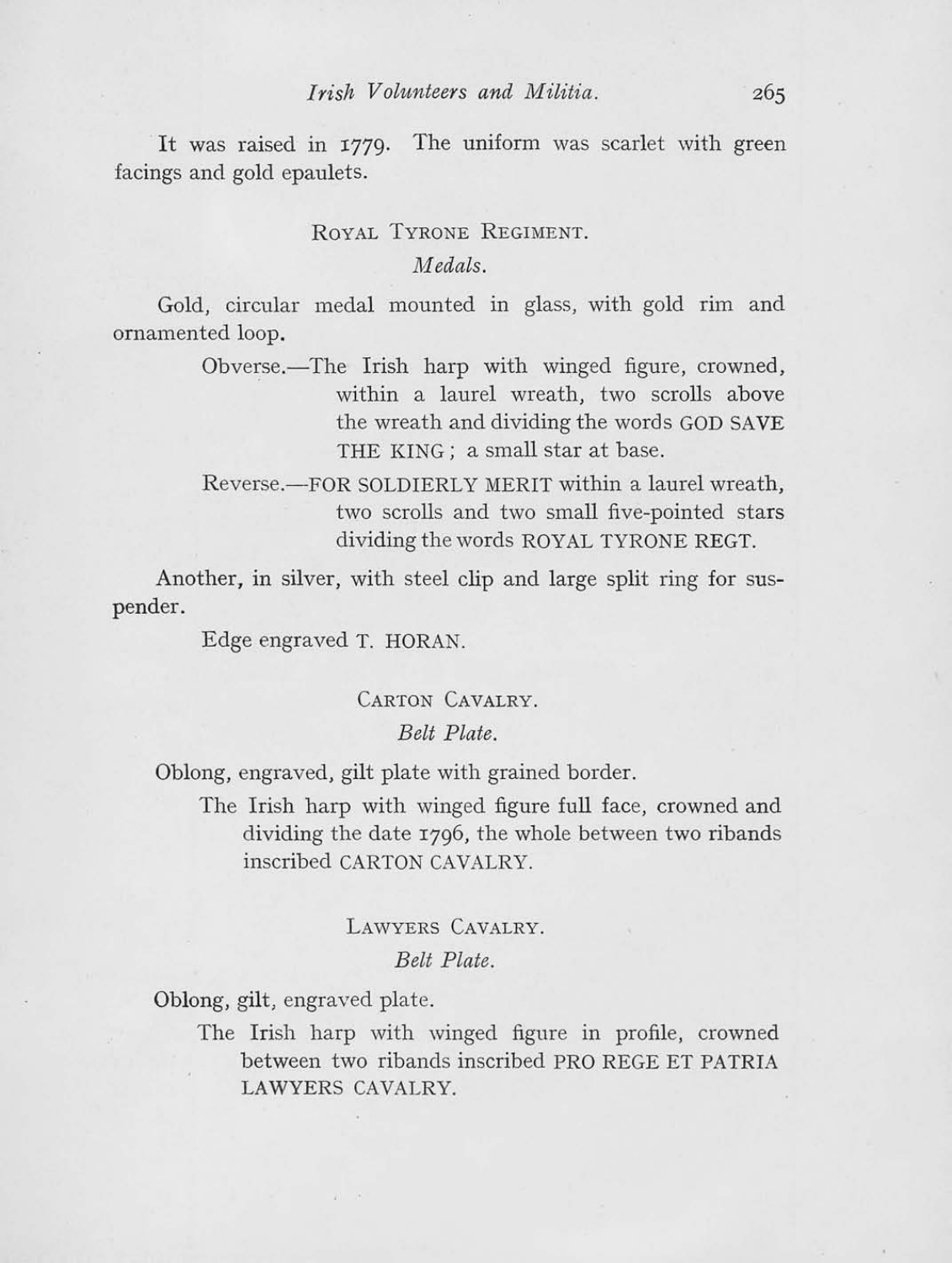# MARYBOROUGH CAVALRY.

## *Belt Plate.*

Oblong, " old Sheffield," engraved plate.

The Irish harp with winged figure in profile, crowned, between two ribands inscribed MARYBOROUGH CAVALRY.

### WATERFORD.

### *Belt Plate.*

A handsome silver plate, engraved, which has been ascribed to Waterford.

> It is an oblong, silver plate with three dolphins on an ornamented shield formed of scrolls with floral surrounds; below, motto DEO PROSPICIENTE FLOREBIT.

I have referred to the" Book of Public Arms," but the only suggestion from the Arms of Waterford that could be associated with this plate is the supporter on the dexter side-a dolphin.

I do not know who is responsible for placing it as Waterford, but the plate came from the late Mr. Panter's collection.

# ROYAL DUBLIN VOLUNTEERS.

*Medal and Four Plates.* 

Large oval, silver, engraved medal with loop, formed of two thin plates, domed.

> Obverse.—The Irish harp with winged figure in profile, crowned and dividing the letters G. R.; above KING & CONSTITUTION.

> Reverse.-PRESENTED BY CAPT. FERGUSON 3rd COMPY. 1st REGT. R. D. V. TO Mr. GEO. RICHD. LODGE FOR SUPERIOR FIRING AT THE TARGET.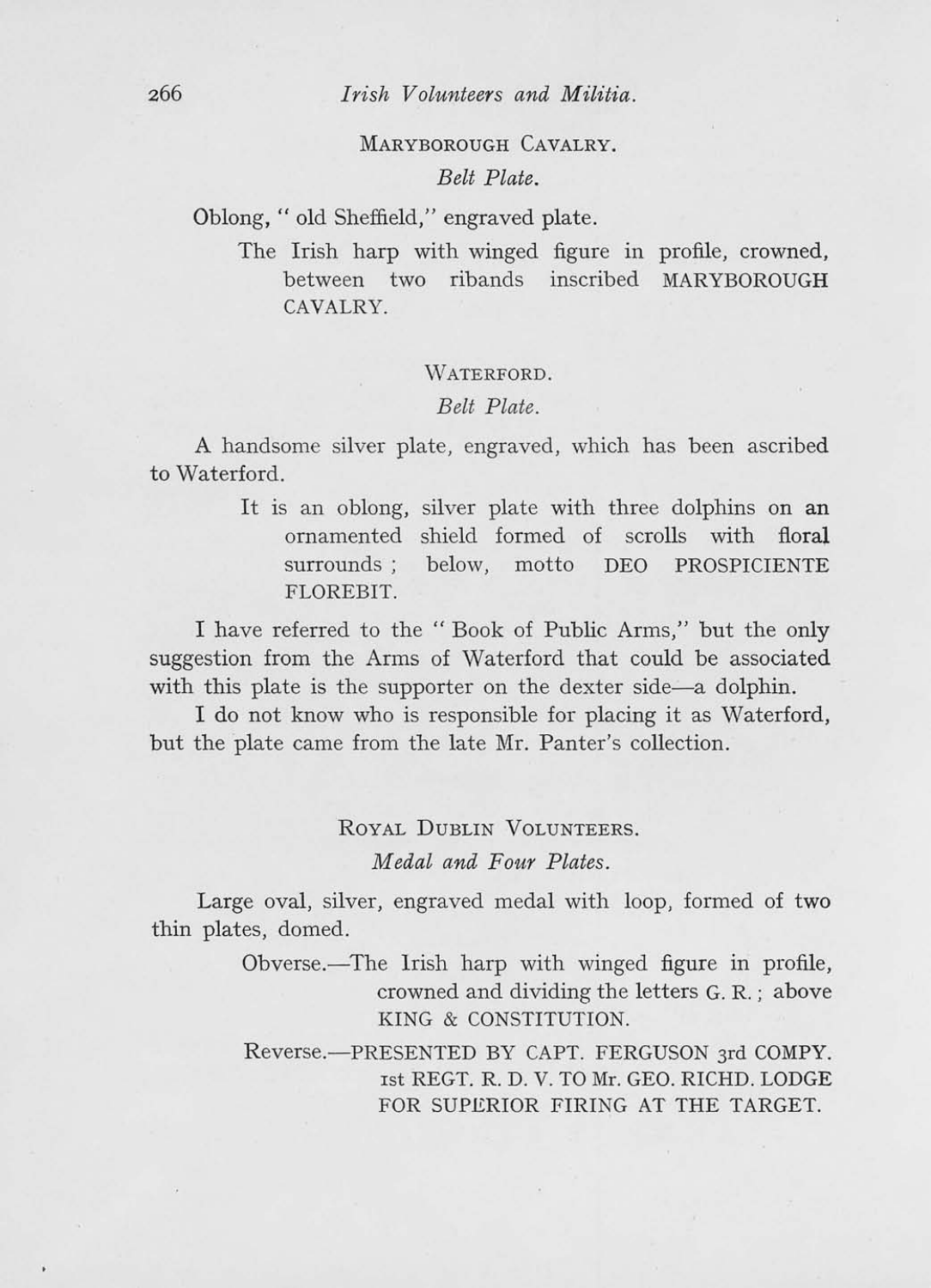### *Belt Plates.*

- r. Oval, gilt, engraved plate.
	- The Irish harp with winged figure full face, crowned and dividing two ovals inscribed 1st REGT.; below the harp the date 1796; the whole between two ribands inscribed ROYAL DUBLIN VOLUNTEERS.
- 2. Oval, silver, engraved plate.
	- The Irish harp with winged figure in profile and dividing the letters  $2^D$  REGT.; below the harp the date 1796; the whole between two ribands inscribed ROYAL DUBLIN VOLUNTEERS. Maker's mark S.T.

3. A smaller plate than No. 2 with ends of ribands spread out. Oval, silver, engraved plate with grained border.

> The Irish harp with winged figure, in profile, crowned between two ribands inscribed DUBLIN VOLUNTEERS.

4. Oval, gilt plate with grained border, with ends of ribands spread out.

> In the centre in high relief a silver harp with winged figure in profile, crowned between two ribands engraved DUBLIN VOLUNTEERS.

# LINEN HALL CORPS. *Belt Plate.*

Oval, silver, engraved plate.

The Irish harp with winged figure, in profile, crowned and dividing the date 1796, the whole between two ribands inscribed LINEN HALL CORPS.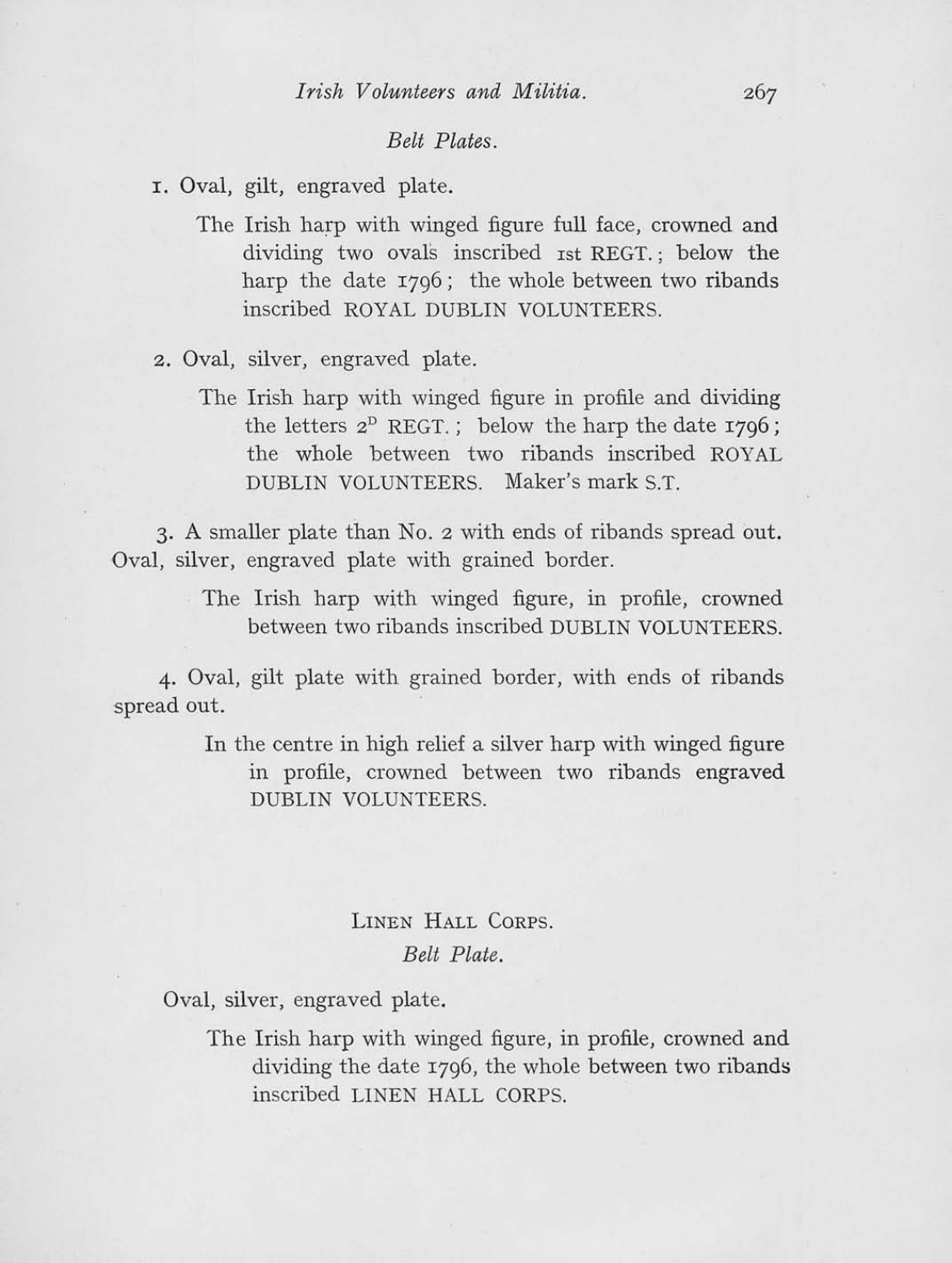## LIBERTY RANGERS. *Belt Plate.*

Oval, gilt, engraved plate.

The Irish harp with winged figure, in profile, crowned and dividing two ornamented ovals engraved with the date I796, the whole between two ribands inscribed LIBERTY RANGERS.

### OYSTER HAVEN INFANTRY.

#### *Belt Plate.*

Oval, gilt plate.

The Irish harp with winged figure, in profile, crowned,. between two ribands inscribed OYSTER HAVEN INFANTRY.

### BANDON UNION.

*Belt and Shako Plates.* 

r. Oval, " old Sheffield," engraved plate.

- The Irish harp with winged figure in profile, crowned and dividing the letters G. R. The whole between two ribands inscribed BANDON UNION YEOMANRY.
- 2. Oval, pierced plate.
	- Bandon Bridge and three towers with a flag flying on each, the whole within a feathered border. Worn *circa*  1796.

### CORK MILITIA.

#### *Gorget.*

Silver, engraved double gorget.

The Royal Arms dividing the letters G. R., above, the Irish harp with winged figure in profile dividing the letters C. M.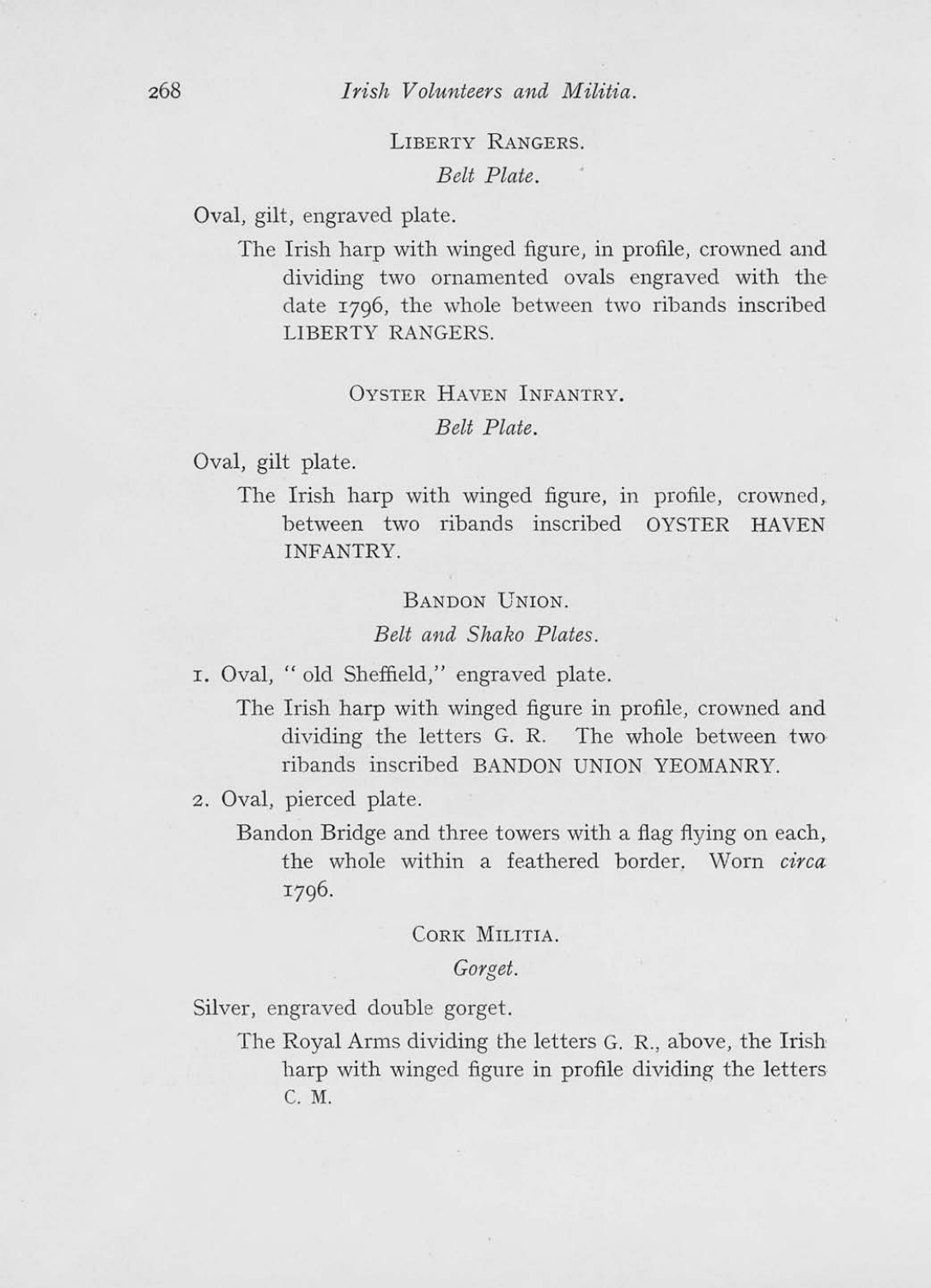# KING's COUNTY MILITIA. *Medal and Shako Plate.*

A finely engraved silver medal with ornamented border.

Obverse.-The Irish harp in the centre of a grenade, crowned within a wreath of laurel and shamrock; below, a riband inscribed KING'S COUNTY MILITIA.

Reverse.--In three lines-MAJOR MARLEY NEWTON BARRY JUNE 2nd 1798.

Gilt plate struck in relief.

In the centre a double monogram G.R.; above, a Royal crown; below, a silver shamrock. Worn 1807-1820.

POPE PIUS IX IRISH BRIGADE.

*Badges.* 

1. Gold and enamelled circular badge with gold suspender formed of palm leaves.

> Obverse.-A red enamelled Latin cross reversed within a circle formed of a serpent with its tail in its mouth. PRO PETRI SEDE PIO. IX. P.M.A. XV. in gold letters on a blue ground.

> Reverse.-VICTORIA QVAE VINCIT MVNDVM FIDES NOSTRA in black letters on gold ground.

> Riband-Red with two white stripes edged with yellow.

2. Another, in silver, struck in relief, with bar formed of acorns and oak leaf, inscribed ANCONA.

3. Another, base metal, without bar.